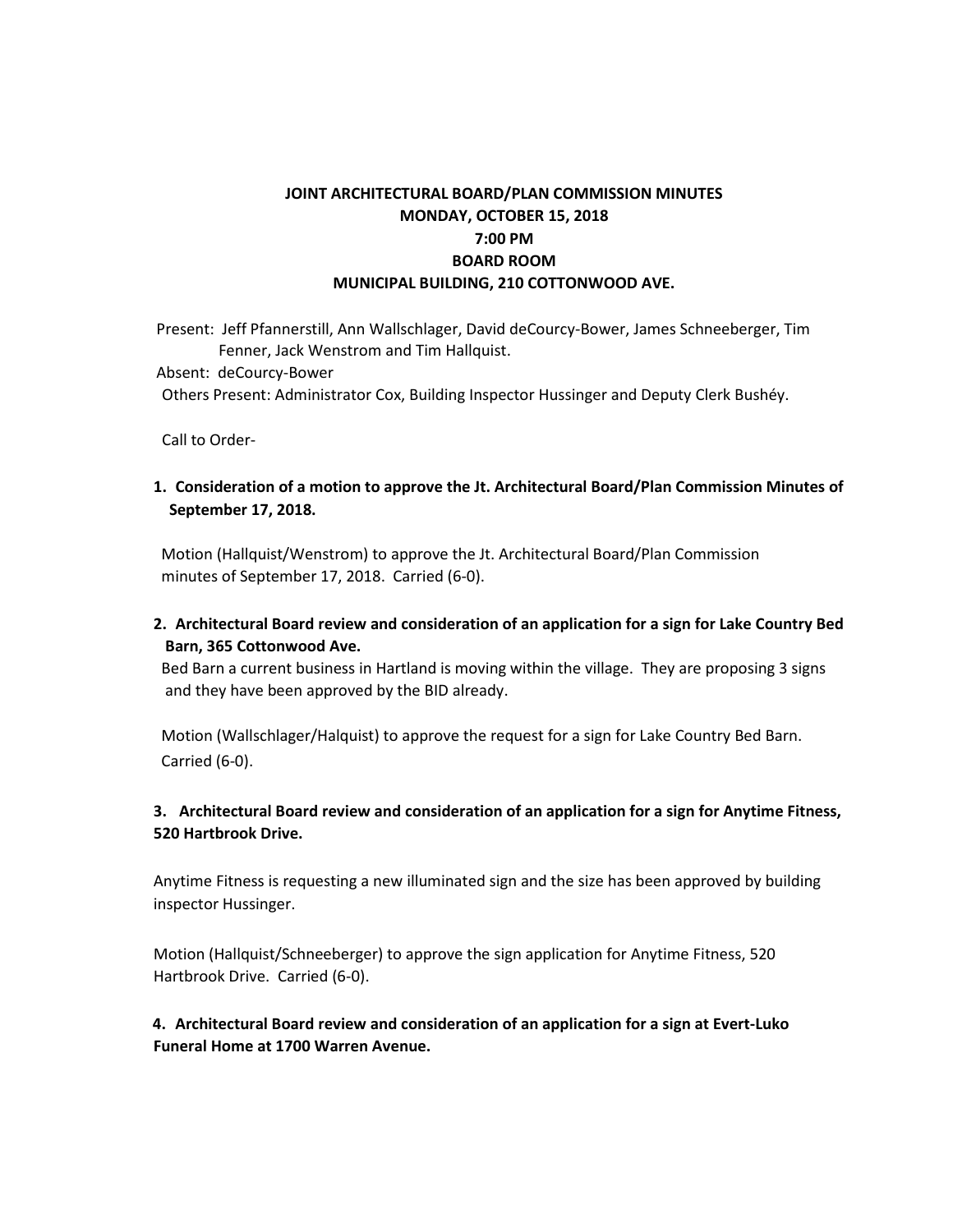Evert-Luko Funeral Home would like to replace/resurface their current sign. It was noted that nothing is changing inside the building. Pfannerstill wanted it made clear for the record that while the word Crematory is on the sign, there is no crematorium there.

Motion (Wallschlager/Wenstrom) to approve the application for a sign at Evert-Luko Funeral Home, 170 Warren Ave. Carried (6-0).

#### **5. Architectural Board review and consideration of an application for a sign for Speech/Language Therapy for Kids, LLC. at 119 E. Capitol Drive.**

The signs being proposed are an over the door sign and window graphics. The BID has already approved the sign.

Motion (Hallquist/Schneeberger) to approve the application for a sign for Speech/Language Therapy for Kids, LLC, 119 E. Capitol Drive. Carried (6-0).

### **6. Plan Commission review and consideration of actions and items related to The Glen at Overlook Trails, a condominium development on the property located at and adjacent to N56 W28628 CTH K (Lisbon Road). Actions and items include annexation, zoning of the property, Planned Unit Development and Upland Conservancy Overlays and Preliminary Plat.**

Matt Neumann was present and said before they can do a Certified Survey Map to combine the lots and do a CSM to dedicate the right of way, they need clarity on several things. He said they need direction on the Southern Oak connection, Public vs Private roads, and what changes to the Isolated Natural Resource Area will be allowed. Wallschlager had questions regarding the road entrance. She said she would like to see the entrance moved further east and widened. Matt Neumann said the County dictates where the entrance points are and said he thinks it is wide enough to the Country and Village standards.

Pfannerstill pointed out that since they are dealing with several different items they will address them one at a time. He asked if anyone else had any comments on the entrance and there were none.

The next item of discussion was connectivity to Southern Oak. Pfannerstill said on the plan it shows an entrance to K, a walking trail towards Mary Hill subdivision and he said the Plan Commission will need to decide if someday down the road they wanted to make that a road because right now it is not shown as a road. Mr. Neumann said right now what they are requesting after the last meeting is an emergency access and as a secondary provide a road reservation, if the Village should decide at some point in the future to make it a through road. Pfannerstill said as an emergency access, if something catastrophic happened at the entrance, they would still be able to have access into the subdivision. Wallschlager said she feels it should never become a permanent road and that it should stay as an emergency access only.

Pfannerstill asked Mr. Gebhard N56W28754 County ROAD K if there has been any talks at all between himself and Mr. Neumann regarding the 30 ft. strip of land. Mr. Gebhard said he resents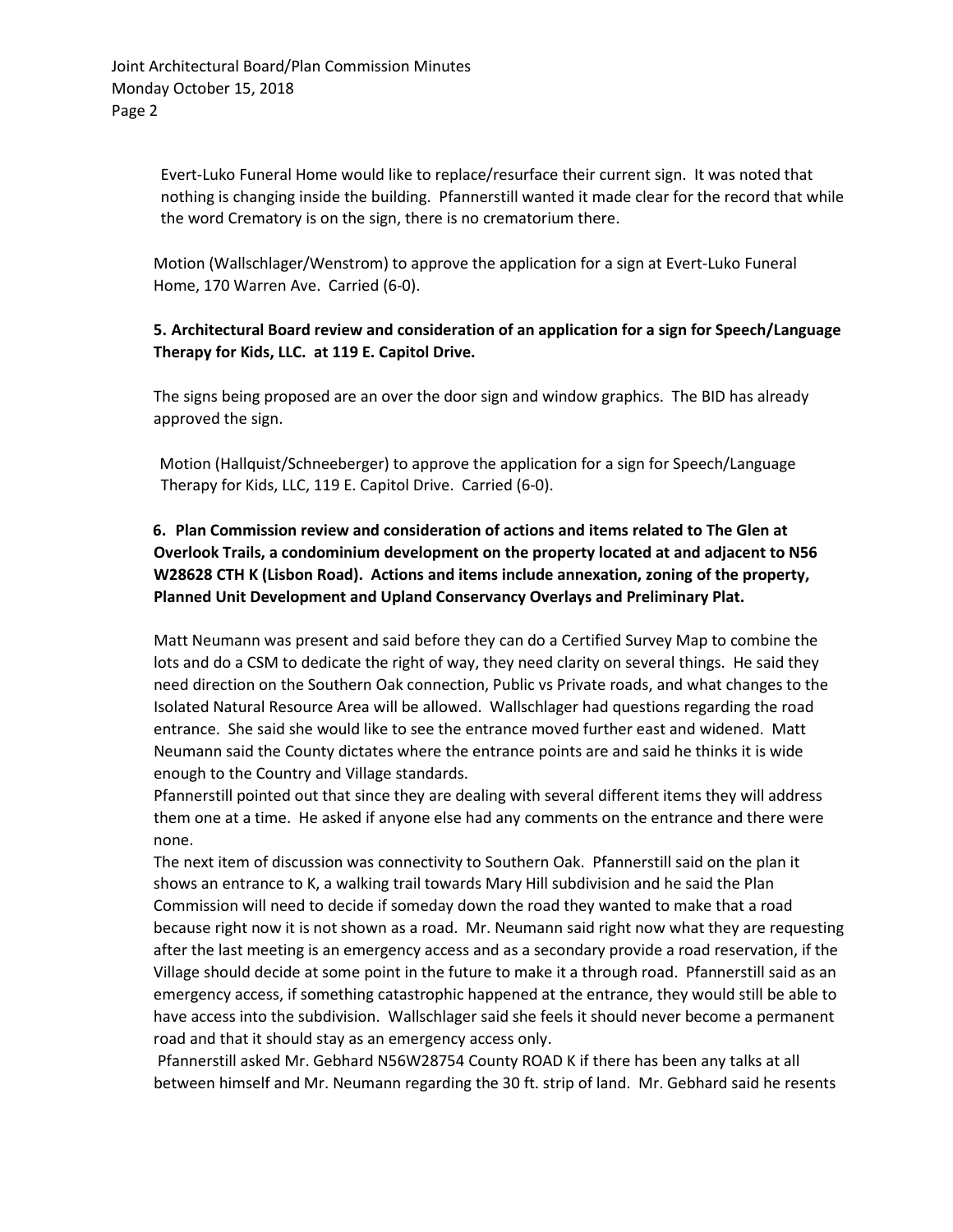the fact that it is shown on the plans as private property and everything is continuing to move forward and progress but nothing has been resolved. Pfannerstill asked if there had been any meetings between himself and Mr. Neumann and he said no. He said he has been pushed off and disregarded and the only notice he got was the agenda for this meeting in the mail. He said he won't be in town the next Monday for the Public Hearing that will decide the fate of his property. Pfannerstill said that is something that the Plan Commission needs to talk about tonight because it is an important piece that is being decided about private property and it is something that everyone needs to take into consideration.

Mr. Neumann said in response to communication between themselves and Mr. Gebhard, there have been several interactions with more than 1 attorney that said they are representing the land owner, Mr. Gebhard. He said they have made proposals they think are addressing as many of the land owners concerns as possible regarding the connectivity. Mr. Neumann said they have agreed to do the emergency access vs the full connection, they have rerouted the walking trail to go south in the Hwy K right of way and they have offered the land owner an easement if the land owner agrees to it, that there would be a pedestrian crossing does not crossover his driveway. He said they have notified him that with a 12 ft. paved path, people will probably walk there no matter what and they understand it would not be an accepted use for an easement.

Mr. Neumann went on to say they have another trail crossing in another location where the sewer goes through and they have removed that. He said they do need a sewer crossing further north which is where the long term plan of connectivity to the sewer in this area and has been for years. He said there would be a need for underground sewer connection and there would be a short term land disturbance to cross there but after that there would be no need to go on the property. Mr. Neumann said he feels like to say there have been no conversations in not the entire story, all though the conversations have not been directly between Mr. Neumann and the land owner, but they have been through the land owners' legal counsel. Mr. Neumann said they are trying to avoid the situation where there is condemnation for safety purposes, which is what sometimes happens in situations if need be. He said he just wanted to give the whole background of the conversations.

Pfannerstill asked Mr. Neumann to state what they are proposing and said they will allow comments from anyone who wants to make a comment, then they will bring it back to the board to let the board discuss it amongst themselves.

Mr. Neumann said the access is what brought the land owner here in the first place and is what is exactly represented on the plan. He said what is not represented here is a road reservation across his land. Mr. Neumann said they can only grant a road reservation across the land they own. He went on to say so there is a 30 ft. gap in road reservation that eventually they would have to deal with. Fenner asked if his understanding was correct that they need to cross the 30 ft. wide in 2 areas, 1 potentially at the access and for the sewer too. Mr. Neumann said there is a sewer connection a few hundred feet north of where the emergency access is. Fenner asked what happens if the land owner is not willing to grant an easement for that purpose and Mr. Neumann said that would have to be a question for the Village to address, related to the overall sanitary sewer system whether that would be something the village would require.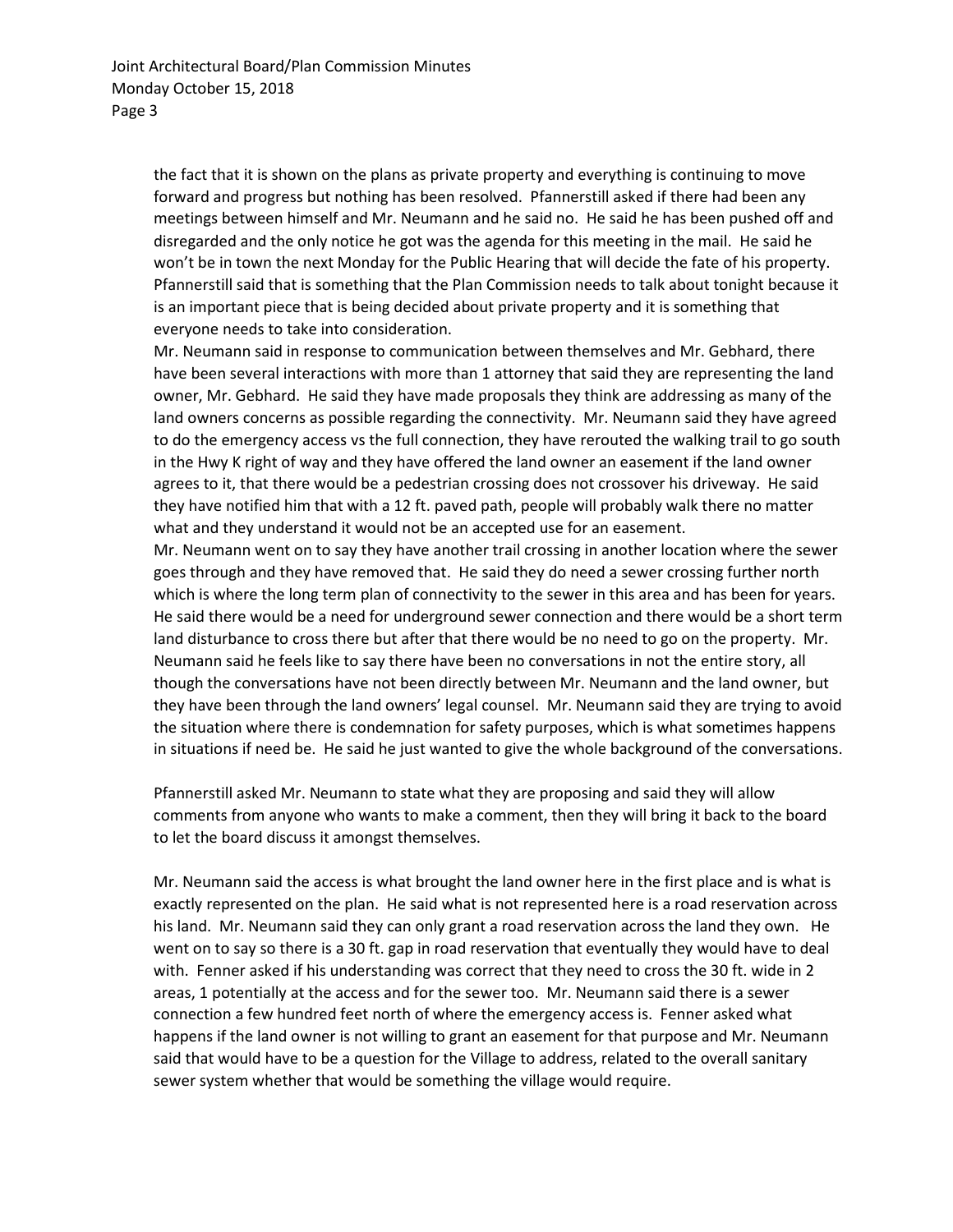Wallschlager asked how the sewer will get to Siepmanns property and Mr. Neumann said through that location. There was brief discussion on other sewer locations.

Fenner said the reason he is asking is because he views the access and the sewer as 2 different items. He said you need sewer to develop and what you basically have said in respect to the access is that you will dedicate on your side and if the village at some point and time in the future ever wants to do anything further they will have to deal with the 30 ft. Fenner said that is not the situation with the sewer that is going to have to happen if this project is going to develop. He asked where they are at in regards to negotiations with the property owner in terms of acquisition of that sewer easement. Mr. Neumann said they made a proposal and at this point is in review by the land owners counsel but doesn't know if the land owner has seen it or not. Fenner asked Mr. Neumann if he is aware that if the Village gets involved with condemnation it could take 6 months to a year. Mr. Neumann said yes.

Pfannerstill said going off that, while they do enjoy connectivity and it is part of the long standing plan in Hartland to have connectivity, one thing they do have in Hartland when we do condo plans, is it is not an absolute necessity to have a connection or even an emergency spot there especially since at some point in the future this will be connected so we are pushing for a connection here for the emergency connection so there is 2 ways to get in. He said however there will be a connection to the northeast on this property that will connect to a road, so we don't have to have this connection so that eliminates one of those huge issues.

Fenner commented on the connectivity. He said there seems to be a compromise and that is what is suggested in the Administrators memo. And that is give the village the option in the future and if that is part of a replanning process. He said it's his understanding the village is updating the comp plan and what they are going to do here he has no clue but if we could get a reservation that gives us the right to do something in the future, the village has now avoided a) a condemnation in the future if that's what we are going to do and b) without the 30 ft. agreement we aren't ever going to be able to do that in the future unless we do that, unless we have gone the next step and acquired that property through condemnation. He said leave it as a cul-de-sac but if we can get a reservation of an easement for a future road if it has to be put in, it's good planning to do so, it saves us some money and its save us a condemnation procedure in the future. He said his 2<sup>nd</sup> observation is connectivity must be a significant issue over here in terms of planning. He said he is willing to support what is being planned here if we can get access easement on the property the developer controls that doesn't mean we have to go to the next step of condemnation, and he is opposed to that right now, because he suspects something is going to happen in the future with that 30 ft. strip. He said for the immediate future there is no connectivity and the best we can do is set the stage that if in the future when we update the plans and look at the big picture, we at least have the option of doing something.

Wallschlager said if we are going by the comp plan which is outdated with the connected road that means there are no condos here and it has to be the same size houses as what is in Mary Hill. She said we can't pick and choose what rules we are going to follow. Administrator Cox said the Plan Commission has had this discussion before and after a lot of conversation the determination was made that the parcel can accommodate the 50 units under the comp plan and there was a conscious decision not to change the comp plan and still move forward with the project. He went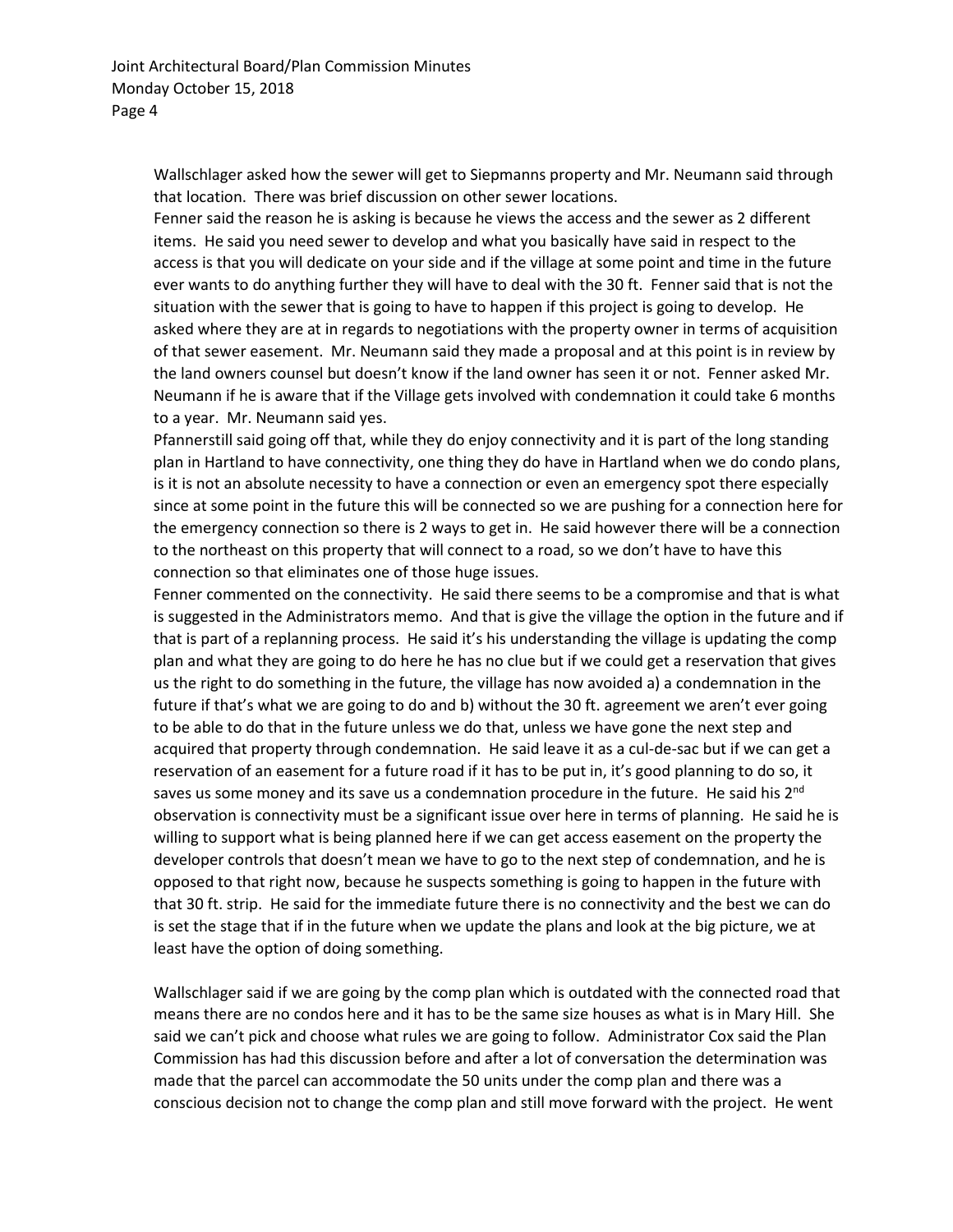on to say that the commission and the board has made a determination that the concept that is in compliance with the comp plan.

Administrator Cox pointed out that the Comprehensive Plan is a guide and always has nuances to developments that get approved. He went on to say the comprehensive plan is not a regulation, the zoning code is a regulation but the comp plan isn't. He said the village is well within its authority to decide not to put the connection in at Southern Oak at this point. Maybe it makes sense at this point to talk about a reservation for an option for the future but certainly the state law says that the zoning decisions have to be made in conformity with comp plans. He said that is the only segment of the comp plan that the state has made a regulation about so the conversation about density which was fairly extensive is how a determination was made that base on the understanding of the word density and the natural resource area and how that impacts, a conversation was had and decisions were made by both this body as a recommendation and the village board as a final authority that the low density cluster development is acceptable in its design. He said you get to the other issue of Southern Oak with the comp plan as a guide, the Village and Plan Commission need to decide what they want to do. Wallschlager said by using the comp plan as a guide and common sense and what the citizens have to say about it, because that is their life and where they spend their time; and she feels that is important.

Pfannerstill said one thing he believes in, is compromise and that this land someday will be developed. He said the comprehensive plan was done 12 years ago. He said a lot has changed and they are on the doorstep of a new comprehensive plan being done. He said he does believe in the power of the comp plan and the state law does say the comp plan should be guidance. He also said they need to be mindful of all parties involved, Mr. Neumann, Mr. Gebhard who has a strip of land, the residents on Southern Oak.

Mr. Neumann said they will gladly remove the access if the Plan Commission prefers it.

The following residents had comments:

- 1. Dino Xykis 605 Southern Oak- said he is not against the development and asked the Plan Commission how they would feel if they were in Gebhard's shoes. He said he feels the village has been delinquent.
- 2. Joseph Walicki 624 Southern Oak- he said the discussion on conformity, picking and choosing is concerning to him. He is concerned about the development putting a road through and is against the road going through.
- 3. John Stahl 1235 Mary Hill commented that no one will want to turn out on K and that road is not made for that kind of traffic.
- 4. Gordon Geiger N55 W28903 Hwy K- commented that he doesn't see any passing lanes on the road.

Pfannerstill said the County doesn't feel it is enough of a safety concern for them to deal with it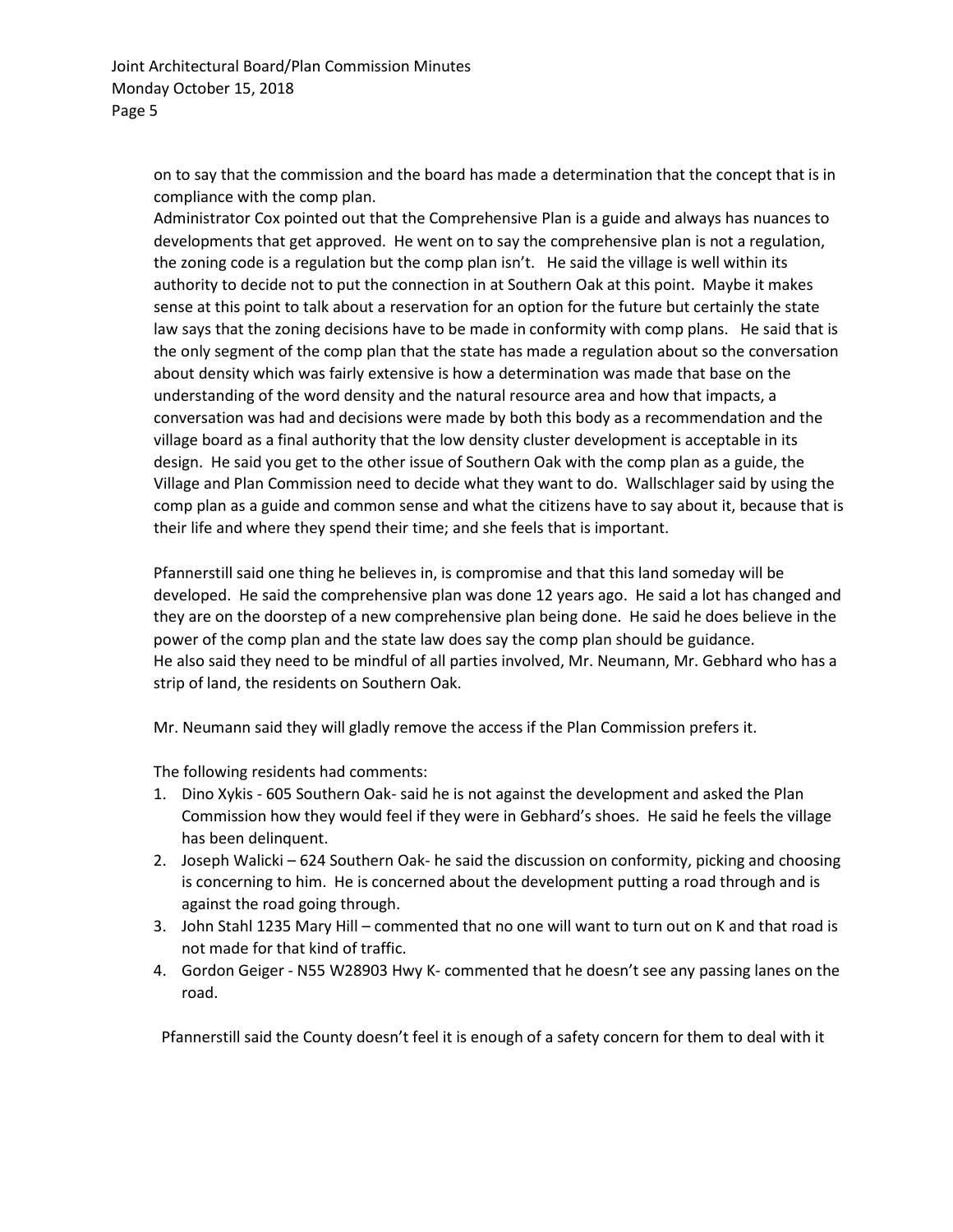right now. He said when there is more traffic they will look at it. Mr. Neumann said this location is the only location the County will grant them access. They have access rights to the property, that is a property right, and that is the location the County has said is the safest location.

Fenner commented on the connectivity and said there are basically 3 options, no connectivity, no connectivity but reservation for emergency access to address safety issues or no connectivity but reservation for a right of way for some point of time in the future. He said he would not tie any of the action to the 30 ft. strip, we don't need to deal with that only if we are going to do something, put in the emergency access or do the road. He feels the 30 ft. is off the table as far as he is concerned right now for the project because that will be a village problem if we do the reservation or emergency access. Fenner wanted to know if the emergency access would address some real safety concerns.

Pfannerstill said the reason for the emergency access is for example if a disaster happened and blocked the entrance there would be an emergency access if there was a need.

Several more residents commented:

- 1. Dino Xykis- commented on Public safety and they need to take into account the traffic.
- 2. Mrs. Walacki- 624 Southern Oak commented that the bus stops on both sides of Graystone and that the public will use it if it's connected.
- 3. John Peret 372 Switchgrass Ct commented that he is for the development, said he thinks Hartland doesn't need more subdivisions like the one he lives in which is Mary Hill. He also said he looked at the connection location and said it looks like it would always go through.
- 4. Mrs. Gerard 606 Southern Oak asked if the property is currently in Merton and commented that she doesn't want the road connected. Pfannerstill said yes it is currently in Merton but it can be annexed if the property owner requests that Hartland do an annexation of the property.
- 5. Angela Wade- Southern Oak doesn't want the road to go through.

Pfannerstill requested a 5 minute recess at 8:18pm.

The Plan Commission then moved on to the Public vs Private Roads issue and Pfannerstill asked Mr. Neumann if he is proposing private roads on the plan. Mr. Neumann said originally they were proposing private roads with public maintenance and public easements but then went back and had a discussion with their staff. He said after a discussion with the administrator their recommendation as well as Administrators is to have it dedicated as a public right of way and request a reduction in the setbacks. He said they were originally proposing private roads with public maintenance and public easements for access and maintenance and now they are proposing and he agrees with staffs comments, that they will have to go to public standards, have public access easement, there will have to be a public utility maintenance easement, and then they were going to request public access that is maintained by the public, and staff recommendation was why don't you make that a public road and the only real difference is a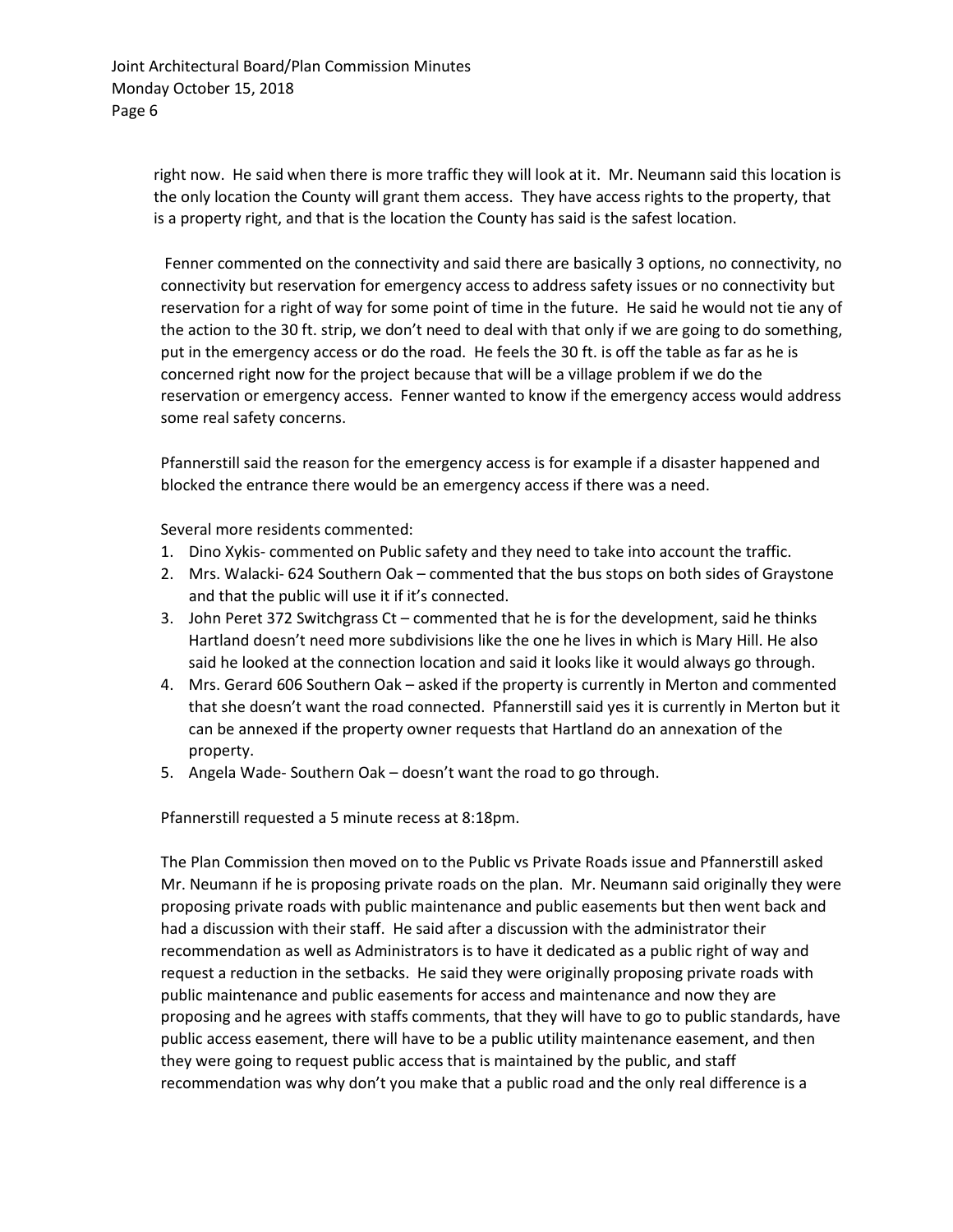reduction in the front yard setback. They are proposing a 15 ft. front yard setback, which is the same as what they presented before as a private road. Private road is a little bit less, 25 ft. setback and a 40 ft. right of way and now they proposing a 60 ft. right of way so they are requesting a reduction in setback. He said the layout is exactly the same, everything is exactly the same except rather than create all these public easements to access, maintenance of utilities and maintenance of the surface itself, like snow removal, so now they are proposing a public right of way.

Pfannerstill said one of the reasons they did not address this at the last meeting was that he along with one other board member, some felt it was the first they had heard of it with public maintenance.

Wenstrom asked what type of curb would they be using and there was brief discussion on the type of curbs being proposed.

Pfannerstill commented that he likes the idea of containing this to a condominium development. He said regarding the maintaining of roads, there are issues with the road in Mary Hill subdivision and the cost to the village is much higher if the village is maintaining the roads. He said one of the things that was enticing about a condo development was it was saving the Village money, the village wouldn't have to worry about salting and plowing the roads. He said it would be a lot of extra money the village would be saving if it isn't public roads. He said furthermore the setbacks were set up as condominium because it was going to be private roads but that doesn't mean we can make things work as seen in them memo, there are ways to make things work. Pfannerstill said the cost to the village is much higher, if we are maintaining those roads over a span of 20 years, to when they need to be replaced or if there are the same problems as there are in the Mary Hill subdivision because of the way the land is. He said he thinks it should be private and they can still have the density that is there. He also commented on the possible legal issue and he said one thing that was brought up was there might be people saying you have to take care of the roads because a municipality does have certain responsibilities to the health and welfare of the people. He said it has happened in other parts of the state with condo developments where the condominium association did go to an appeals court. Wallschlager commented that she also would like the roads in the development to be private.

Mr. Neumann made several points on the public vs private roads. He said he feels it is unfair making the 50 residents that would be in the condominium development to pay the same property taxes like everyone else plus fund the road maintenance of their own street plus pay for the costs of other resident's streets that were built over the years. He said we paid for the infrastructure, we pay for the sewer and water, we pay for the streets and curbs, we pay for private trails on private land that will have be recorded as a public access easement that will have to be maintained by the condo association, he said it just feels wrong. And to now say on top of that the residents don't get any benefits themselves, he said he really has a problem with that. He went on to say if there would be an honest dialogue about a tax reduction since his future residents would be responsible for their own maintenance and there is talk about what the cost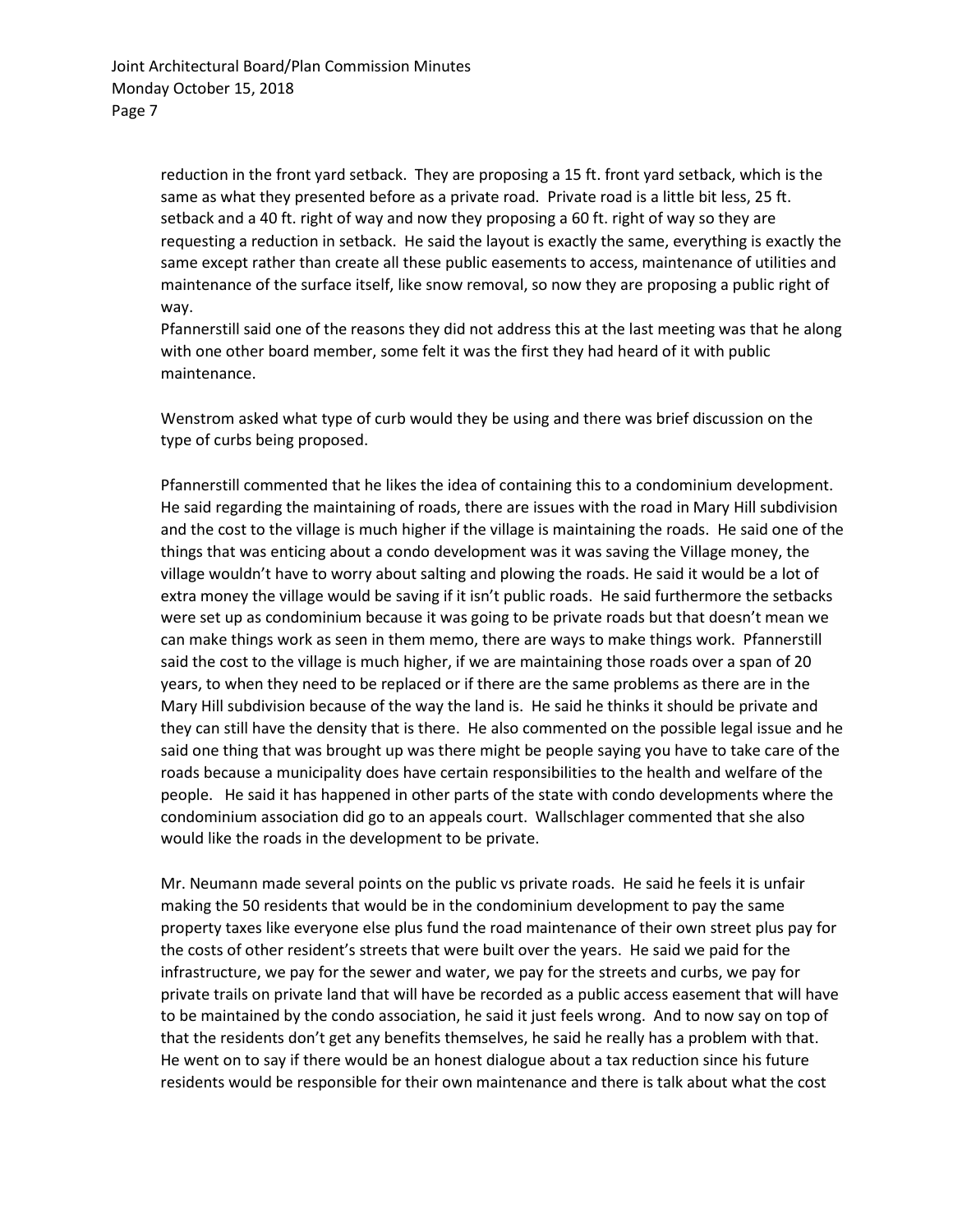for public would be vs their private cost, he said he would be all for it. He said as private road they could probably do what is necessary and less expensive than a municipality in some cases, but there is a reason why there are public maintenance of roads and for safety too. The reason there are public roads in these communities is because they need to be kept clear and kept safe. He said God forbid something was done wrong by a private contractor who didn't plow, it would turn into a fiasco. And if there were an accident but municipalities have a limitation of liability on public rights of way but it doesn't exist on private land. He went on to say there is a reason public right of ways were created.

Pfannerstill said he didn't know until the last meeting about the public vs private roads. Mr. Neumann said it has been talked about in the past that at some point it would have to figured out if it if it would be public or private. He said they never got into the details because it didn't matter at that point, that wasn't detail that was relevant to the density or the layout. Those are things that you are dealing with the comp plan and they said it repeatedly through the process. He said it was never a major topic but over and over again they talked about that they needed to talk about the road issue at some point. Mr. Neumann said he never once said it would be private roads and privately maintained with a certainty through this whole thing. Pfannerstill asked Mr. Neumann if he has never said that why was it printed on the plans. Mr. Neumann responded by saying it was going to be a private drive and it was going to have a public access easement because they know that would have to get public through there at some point. It would have a public maintenance easement for maintenance of the sewer, water and utilities. And it would have a public maintenance obligation to make sure the road is clear of snow and in the long run be taken care of. He said it is not abnormal to do in condo developments. Pfannerstill said at the last meeting he did say it was the first he was hearing of that in a condo development. He said there are other ones in the village and they pay for the maintenance of their roads. Fenner said if this was truly a self-contained condo development he had no problem with a private road. And he said what he means by self-contained, there are no public rights beyond the entrance, no sewer or water easements. He said communities with self-contained condo developments put a water meter at the entrance, they put a flow meter for sewer purposes, they build a condo association and how they collect things internally is up to the association. The association has to take care of the laterals and everything else. He feels this doesn't do that. There was back and forth discussion on public vs private road and other condo developments. Fenner said the public vs private was not a new issue for him, it was an issue he was aware of months ago and it didn't catch him by surprise. He said he is for private roads if there is a contained development but if there isn't a contained development and we have public attributes, it is a public road.

 There was more discussion about public vs private, subdivision vs condo development. Mr. Neumann commented on lowering the condo fees and that devalues the condo itself. Pfannerstill commented that Mr. Neumann is saying he presented it the whole way through and Fenner is saying he presented it the whole way through and that he missed that. Fenner said they did not say that, he said that Mr. Neumann raised the issue and it was an open issue. Wallschlager commented that Mr. Neumann may have mentioned public vs private in the past, but the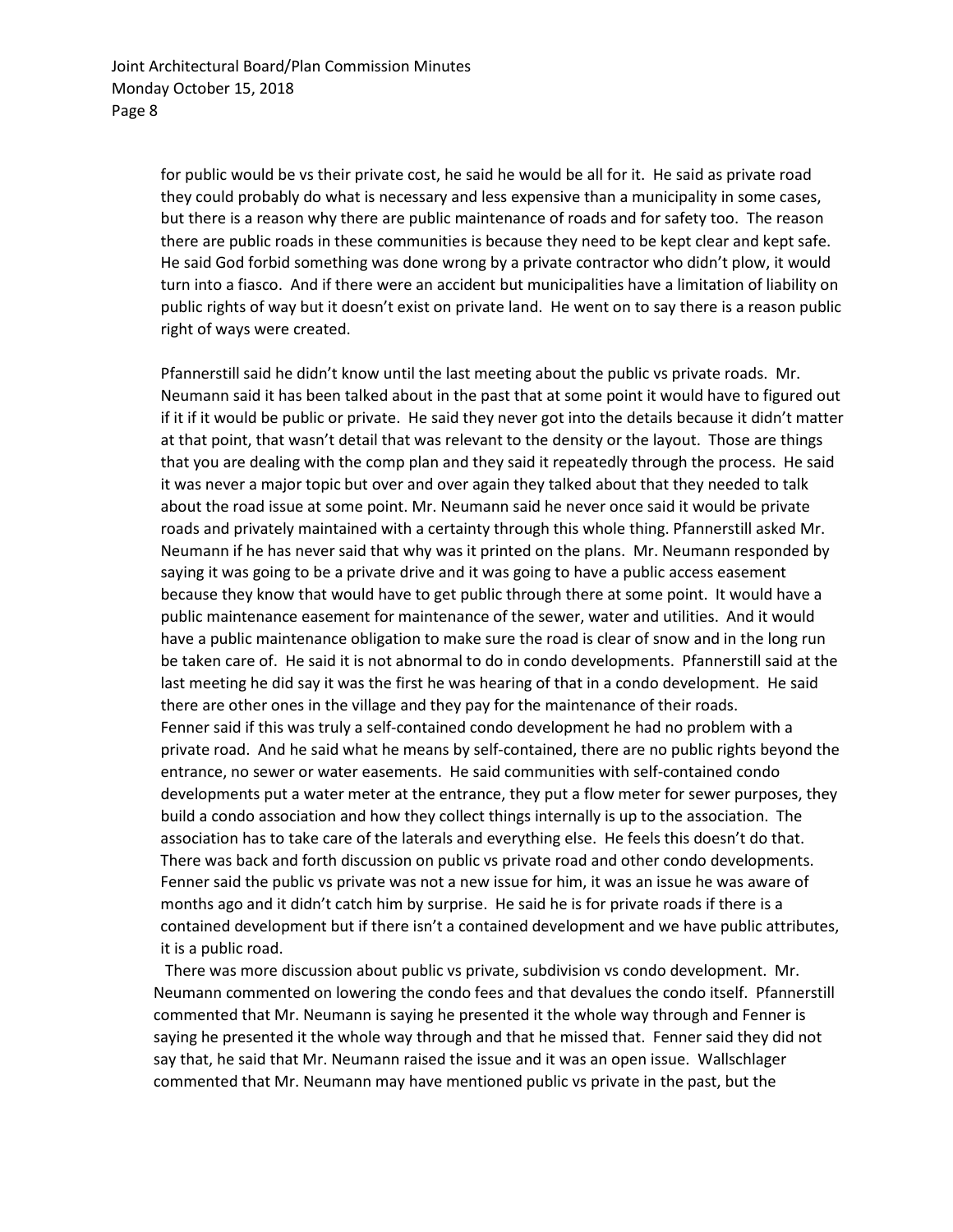definition of what Mr. Neumann meant is what finally hit home for her at the last meeting. There was brief discussion on the proposed front yard setback.

The Plan commission then discussed the isolated natural resource area. Mr. Neumann said some trees will need to be removed where the cul-de-sac is but plan to replant trees.

Pfannerstill said he would like to take the issues separately and they need to make decisions on the issues of Southern Oak, public vs private and the isolated natural resource area.

Motion (Fenner/ Pfannerstill) to approve the Isolated Resource area as presented. Carried (6-0).

Motion (Wallschlager/Pfannerstill) that the emergency access going to Southern Oak Drive be taken off permanently.

Discussion- Fenner clarified emergency access is police and fire. Wenstrom said until they have another access to the property he thinks they need to put something in there for emergency access which someday could be taken out, eliminated as soon as there is another way of getting ingress/egress into the property. He believes that emergency access is important. Wallschlager said once it is in, she doesn't see it ever coming out. Pfannerstill agreed it is important, but will continue to push on the county to get the access in the northeast. Mr. Neumann commented that the emergency access could be approved now and it could be put on the plat that it could be vacated once another access is developed and that it is not a connection but an emergency access only. Fenner said he likes the idea that once there is an alternative access is provided to the area, it disappears. Wallschlager brought up another option of access, rather than go straight to Southern Oak she said they could go out of the cul-de-sac and go around the dry pond and come out right on the corner so they wouldn't have to cross Mr. Gebhards land at all. There was brief discussion on that option. Mr. Neumann said they would be more than willing to ask the county about that option.

Amended motion (Wallschlager/Pfannerstill) leaving original motion as is- that emergency access going to Southern Oak Drive be taken off permanently and amended to add that Mr. Neumann will check into the possibility of going southwest and bringing it out on the corner. Roll call-

| Wenstrom- no    | Wallschlager-yes |
|-----------------|------------------|
| Hallquist-no    | Fenner-no        |
| Schneeberger-no | Pfannerstill-yes |

Motion failed- 4 no's, 2 yes.

Motion (Fenner/Wenstrom) to provide for an emergency access at a location to be determined at a future date once there is input from the County.

Discussion- Hallquist agreed with the motion with an amendment that it be vacated once another access has been obtained. Fenner accepted the amendment.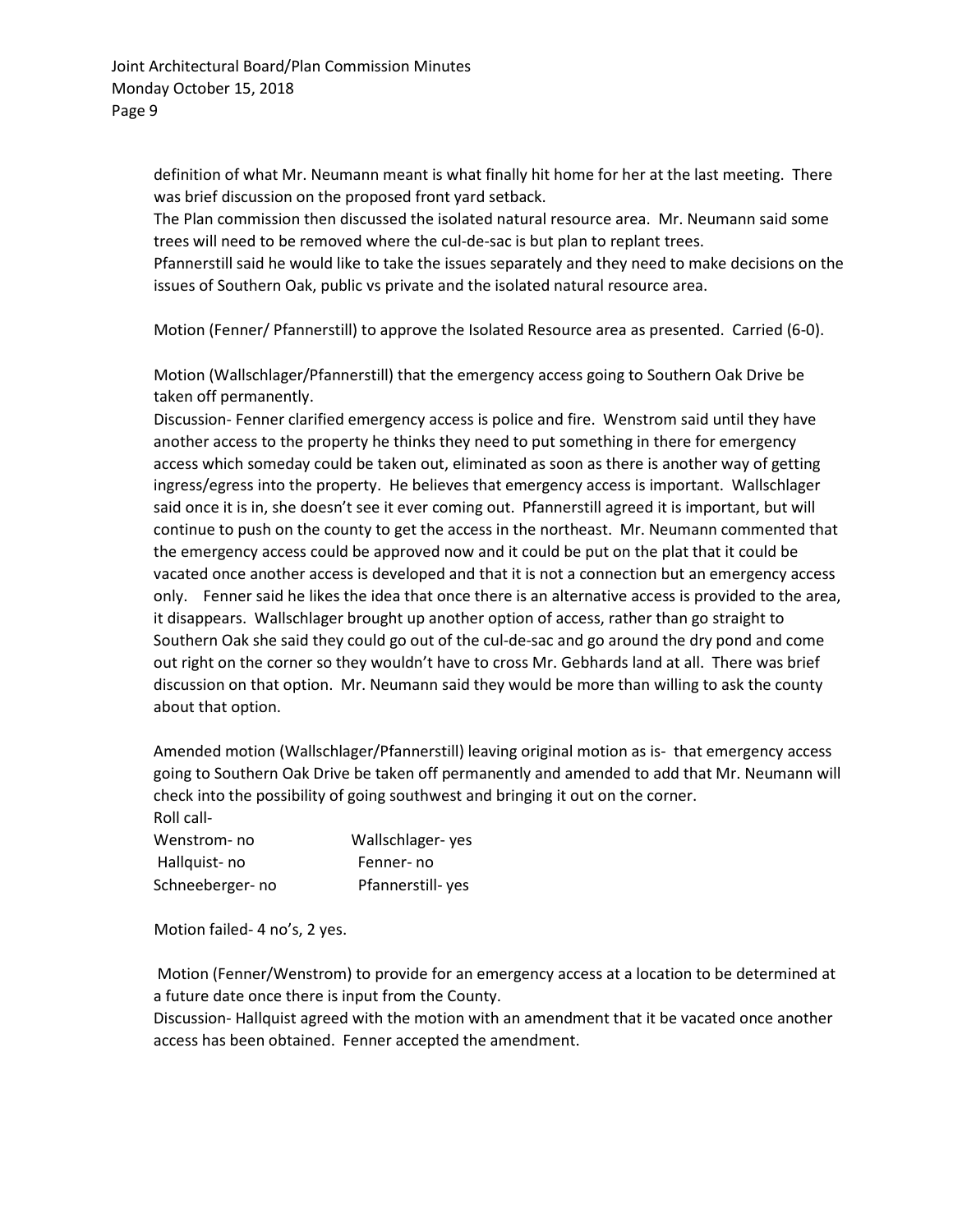Amended motion (Fenner/Wenstrom) - to provide for emergency access from the cul-de-sac at a location to be determined, which once determined would be vacated upon an alternative access is obtained. Pfannerstill asked for a roll call-

| Wenstrom-yes     | Wallschlager-yes |
|------------------|------------------|
| Hallquist-yes    | Fenner-yes       |
| Schneeberger-yes | Pfannerstill- no |

Motion passes as stated, 5 yes, 1 no.

Pfannerstill said the last thing to talk about is the public vs private roads.

Motion (Pfannerstill/Wallschlager) to approve private roads without access to the public the condominium association aka Neumann development has the ability to say they do not want thru traffic, and hold that as a private condo plat.

Discussion- Fenner asked Mr. Neumann with that motion- if it passes, he indicated he may make some changes to the development including eliminating the public components from the path system and what other changes would he make. Mr. Neumann said if it a private development road layout and profile, the accessibility to the paths they will be building and the condo association would be maintaining that everything is private with the exception of the necessary services. Fenner asked if they would be eliminating the connectivity to the east and Mr. Neumann said potentially the only reason they would want to keep something there is for their ability to (inaudible). Mr. Neumann said if the only thing is the water and sewer services then the question he would need to ask his team is really what we should be doing, is it really the development they should be doing. Mr. Neumann reiterated that he doesn't think it is fair for the future residents not to have the same public services as other residents.

Pfannerstill said to roll call the question that the roads be private roads that are not maintained by the village.

Roll call-Wenstrom- no Wallschlager- private Hallquist- no Fenner- no Schneeberger- no Pfannerstill- yes

Motion failed. 4 – No's, 2 yes.

Motion (Fenner/ Hallquist) to have the roads public in the condominium development with all of the public amenities associated with it. Roll call-

| Wenstrom- yes    | Wallschlager-no  |
|------------------|------------------|
| Hallquist-yes    | Fenner-yes       |
| Schneeberger-yes | Pfannerstill- no |